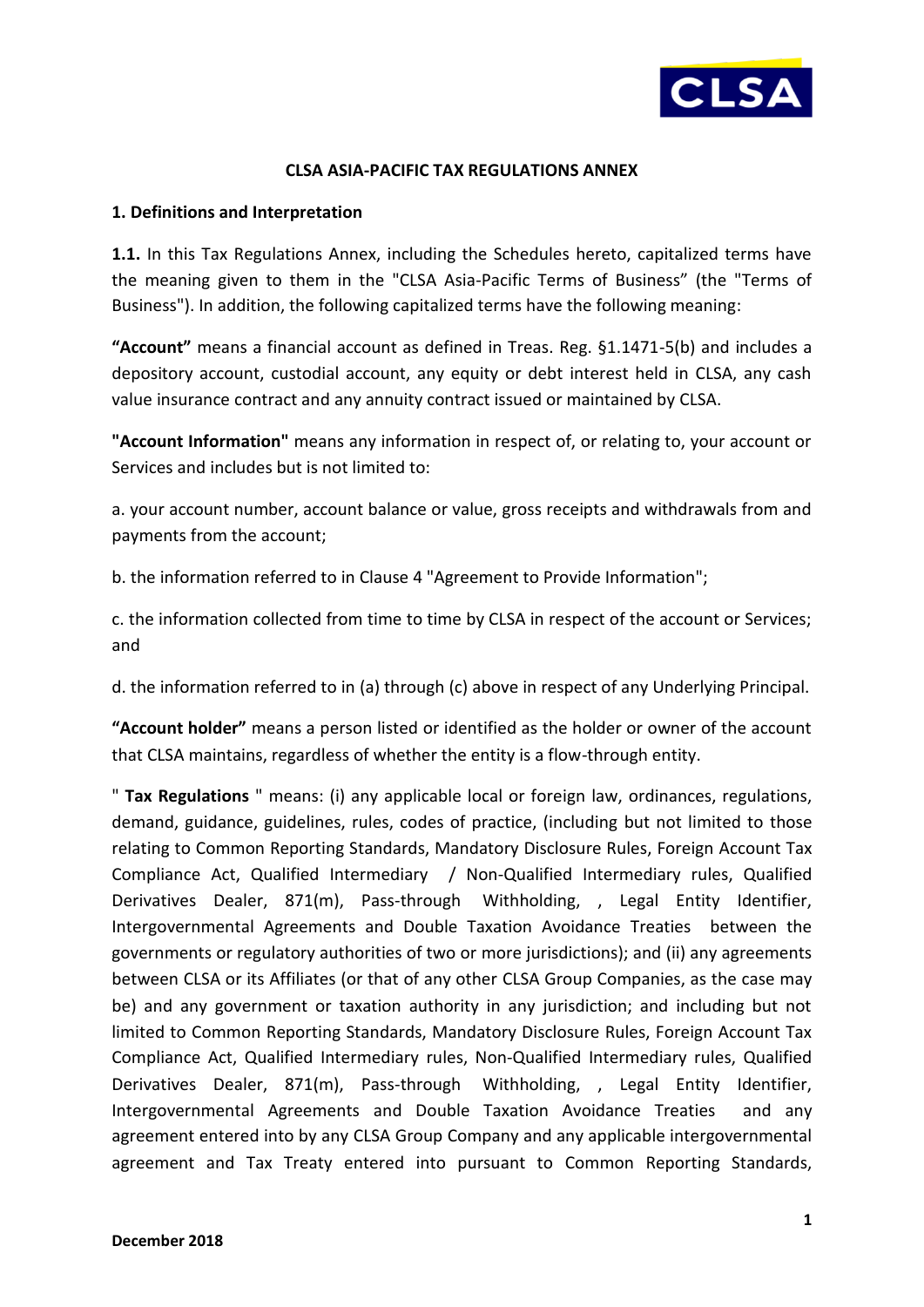

Mandatory Disclosure Rules, Foreign Account Tax Compliance Act, Qualified Intermediary, Non-Qualified Intermediary rules, Qualified Derivatives Dealer, 871(m), Passthrough Withholding, , Legal Entity Identifier, Intergovernmental Agreements and Double Taxation Avoidance Treaties.

**"AML due diligence"** means the customer due diligence procedures of CLSA pursuant to the anti-money laundering or similar requirements to which CLSA and/or its affiliates thereof, is subject; and includes identifying the customer (including the owners of the customer), understanding the nature and purpose of the account, and ongoing monitoring.

"**Authority**" means any national, state, or local government, any political subdivision thereof, any agency, authority, instrumentality, whether judicial or administrative, regulatory or self-regulatory organization, law enforcement body, court, central bank or tax or revenue authority in any jurisdiction for any of the CLSA Group Entities.

**"Beneficial owner"** means the person who is the owner of the income for tax purposes and who beneficially owns that income (excludes a person receiving income in a capacity as a nominee, agent or custodian for another person).

**"Broker"** means any person, U.S. or foreign, that, in the ordinary course of a trade or business during the calendar year, stands ready to effect sales to be made by others; and includes an obligor that regularly issues and retires its own debt obligations, a corporation that regularly redeems its own stock, and a clearing organization that affects sales of securities for its members.

**"CBI/RBI Schemes"** means "Citizenship by Investment" (CBI) and "Residence by Investment" (RBI) schemes which are being offered by a substantial number of jurisdictions and allow foreign individuals to obtain citizenship or temporary or permanent residence rights on the basis of local investments or against a flat fee. The OECD has analyzed over 100 CBI/RBI schemes offered by CRS-committed jurisdictions, including Antigua and Barbuda, Bahamas, Bahrain, Barbados, Cyprus, Dominica, Grenada, Malaysia, Malta, Qatar, Saint Kitts and Nevis, Saint Lucia, Seychelles, Turks and Caicos Islands, United Arab Emirates, and Vanuatu.

**"Chapter 3"** means Sections 1441 through 1464 and the regulations thereunder, but does not include Sections 1445 and 1446 and the regulations thereunder, unless the context indicates otherwise.

**"Chapter 4 of the IRC"** means Chapter 4 of the Internal Revenue Code and refers to Sections 1471 through 1474 and the regulations thereunder.

**"Chapter 4 status"** means with respect to a person, the person's status as a U.S. person, a specified U.S. person, a foreign individual, a participating FFI, a deemed-compliant FFI, a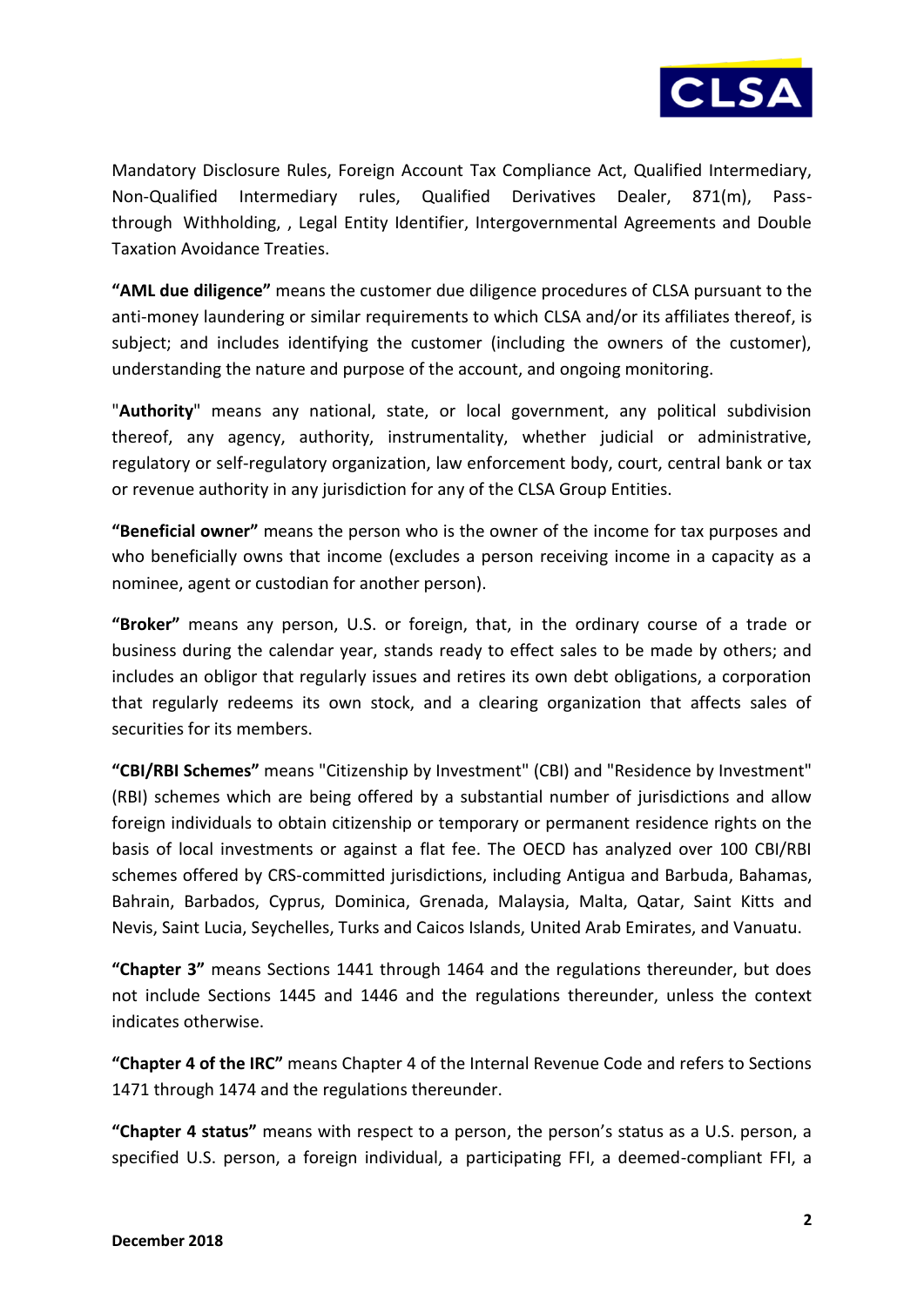

Model 1 FFI, an exempt beneficial owner, a nonparticipating FFI, a territory financial institution, a QI branch of a U.S. financial institution, an excepted NFFE or a passive NFFE.

**"CLSA Group Member"** means any affiliated entity of CLSA BV and all Related Parties adhering and complying with the Tax Regulations.

**"Code"** means the US Internal Revenue Code of 1986, as amended.

"**Consenting Person**" means the Customer and any Person other than the Customer who is beneficially interested or financially interested in the payments with respect to the Securities Account and/or Account.

"**Controlling Persons**" means the natural persons who exercise control over an entity. In the case of Corporations, such terms mean (a) Natural Persons with more than 10% ownership; (b) Natural Persons with more than 10% voting rights or; (c) Senior Management Officials where no natural persons fit the above two categories. In the case of a trust, such term means the settlor(s), the trustee(s), the protector(s) (if any), the beneficiary(ies) or class(es) of beneficiaries, and any other natural person(s) exercising ultimate effective control over the trust, and in case of a legal arrangement other than a trust, such term means persons in equivalent or similar positions.

"**CRS**" means (i) the OECD Standard for Automatic Exchange of Financial Account Information – Common Reporting Standard; or (ii) any legislation of any jurisdiction giving effect to, or otherwise relating to the aforementioned Common Reporting Standard.

**"Custodial account"** means an account for the benefit of another person that holds any financial instrument or contract held for investment (including, but not limited to, a depository account, a share or stock in a corporation, a note, bond, debenture or other evidence of indebtedness, a currency or commodity transaction, a credit default swap, a swap based upon a non-financial index, a notional principal contract, an insurance or annuity contract, and any option or other derivative instrument) for the benefit of another person.

"**Dividend Equivalent Payments**" means derivatives that reference US equities that pay dividends. Dividend Equivalent Payments includes but is not limited to (i) Swaps (ii) Futures (iii) Securities lending (iv) Compensation agreements (v) Options (Listed) (vi) Forwards (vii) Repurchase agreements (viii) Derivatives over equity-linked indices (ix) Options (OTC) (x) Structured notes (xi) Convertible debt (xii) Other equity-linked contracts.

**"Documentary evidence"** means documents, other than a withholding certificate or written statement that a withholding agent is permitted to rely upon to determine the Chapter 4 status of a person.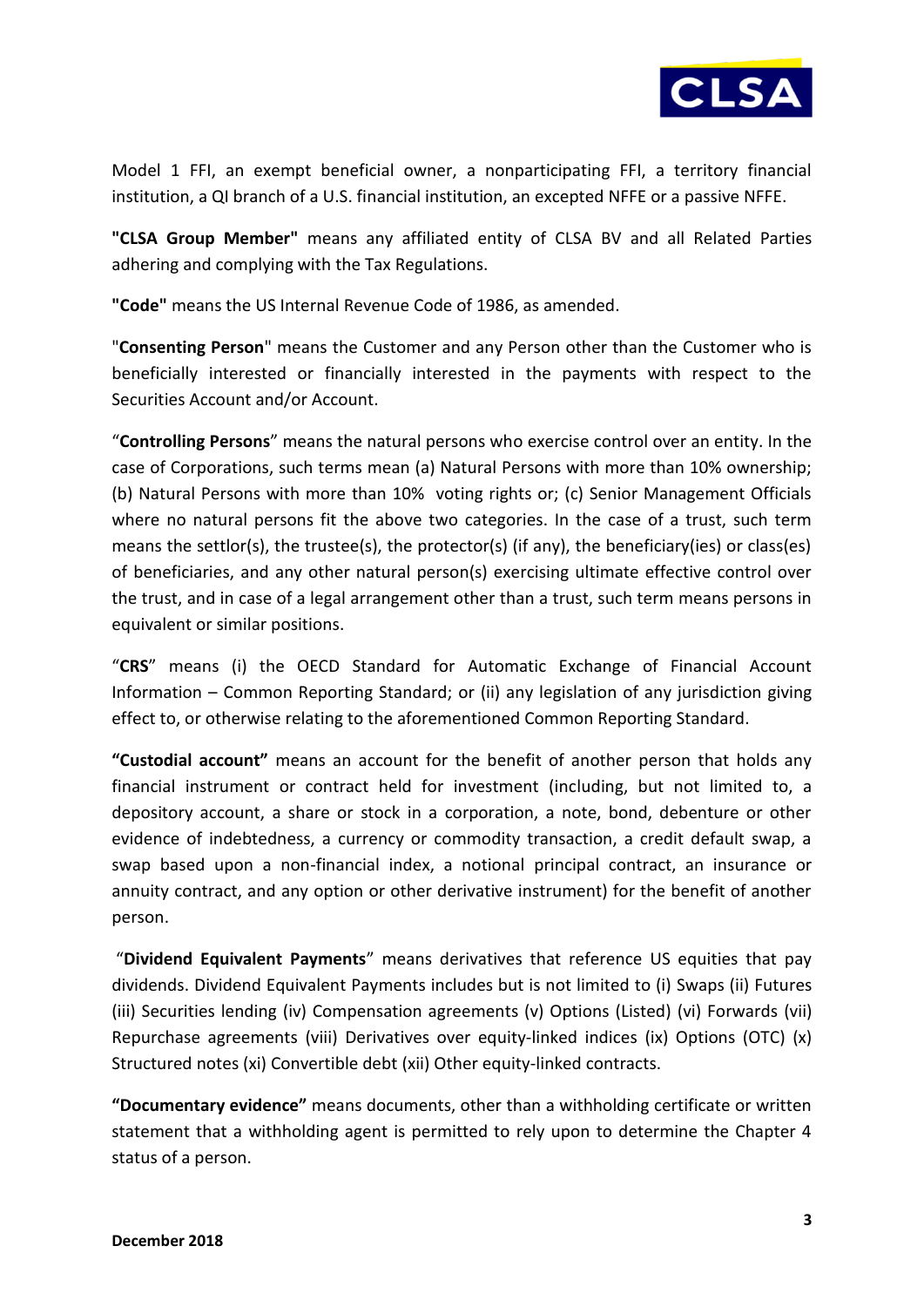

**"Documentation"** means withholding certificates, written statements, documentary evidence and other documents that may be relevant in determining the status of a person for the purpose of a reporting or withholding requirement under Chapter 4 of the Internal Revenue Code, including any document containing a determination of the account holder's citizenship or residency for tax or AML due diligence purposes or an account holder's claim of citizenship or residency for tax or AML due diligence purposes.

**"Entity"** means any person other than an individual.

**"Exempt beneficial owner"** means a foreign government, any political subdivision of a foreign government or any wholly owned agency or instrumentality of any one or more of the foregoing; any international organizations and any wholly owned agency or instrumentality thereof; any foreign central bank of issue; governments of U.S. possessions; certain retirement funds; and entities wholly owned by exempt beneficial owners.

**"FATCA"** means:

a. sections 1471 to 1474 of the Code or any associated regulations or other official guidance;

b. any treaty, law, regulation or other official guidance enacted in any other jurisdiction, or relating to an intergovernmental agreement between the US and any other jurisdiction, which (in either case) facilitates the implementation of paragraph (a) above; or

c. any agreement pursuant to the implementation of paragraphs (a) or (b) above with the US Internal Revenue Service, the US government or any governmental or taxation authority in any other jurisdiction.

**"FDAP income"** means fixed or determinable annual or periodic income; and includes interest, dividends, rents, royalties, commissions, fees and premiums.

"**FFI**" means Foreign Financial Institutional under the Foreign Account Tax Compliance Act FATCA.

**"FFI agreement"** means an agreement between the IRS and the participating FFI; and includes QI agreement, a withholding partnership agreement and a withholding trust agreement that is entered into by a FFI Model 1 FFI) that has an effective date or renewal date on or after June 30, 2014.

**"Financial account"** means any depository account, any custodial account, and any equity or debt interest (whichever applicable) held in CLSA, other than interests that are regularly traded on an established securities market.

**"Foreign entity"** means any entity that is not a U.S. person, including a territory entity.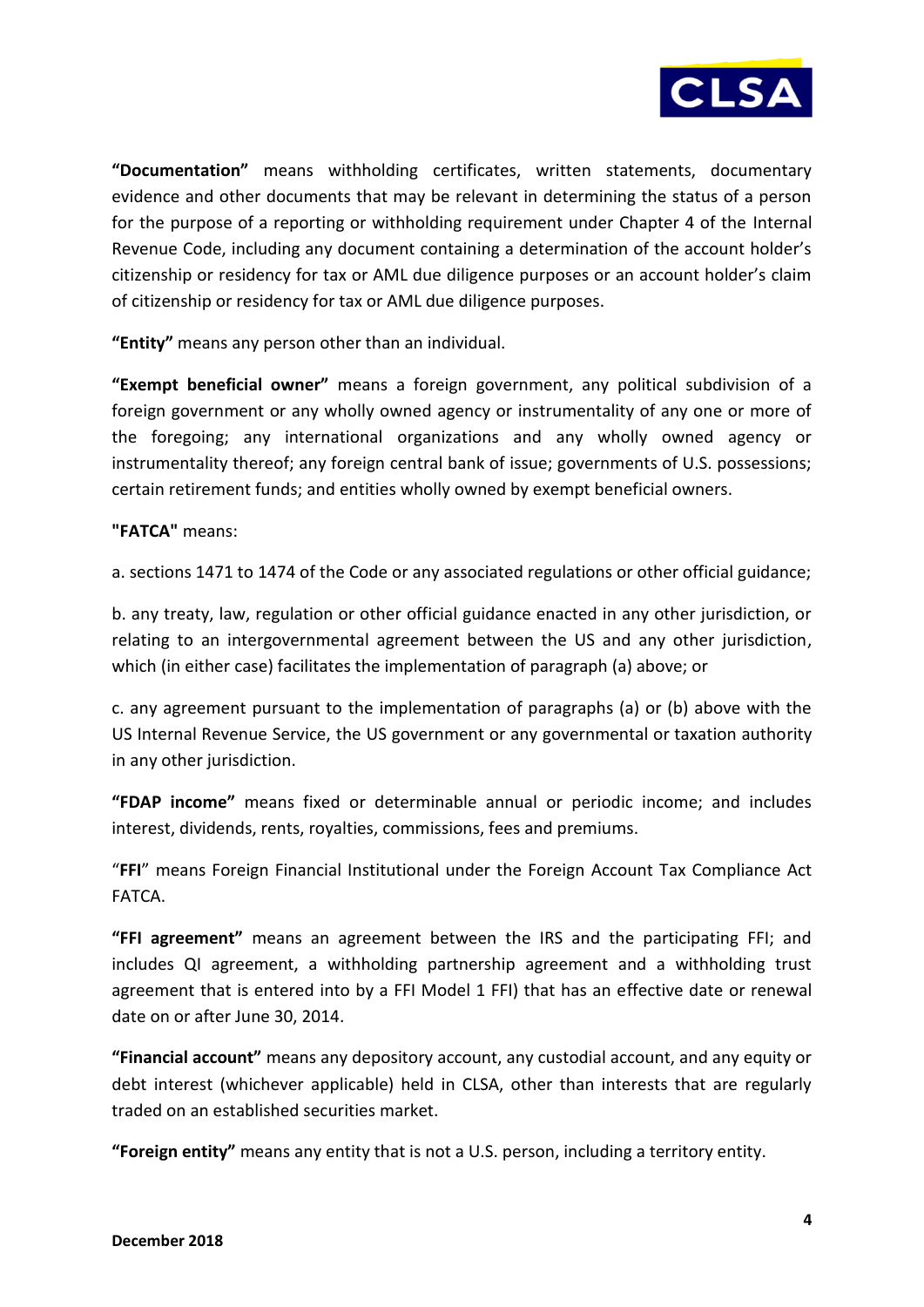

**"Foreign person"** means any person other than a U.S. person and includes, with respect to a withholdable payment, a foreign branch of a U.S. person that furnishes an intermediary withholding certificate indicating that it is a QI.

**"Flow-through entity**" means any partnership, simple trust or grantor trust, as determined under the U.S. tax principles.

**"IGA"** means an intergovernmental agreement between the government of the United States of America and the government of another jurisdiction to improve international tax compliance and to implement FATCA.

"**Grandfathered Obligations**" means the obligation was outstanding on July 1, 2014 and was disposed of after December 31, 2016; and any payment or any gross proceeds received from the disposition of such an obligation is not considered to be withholdable payment.

**"Grandfathered Date"** means withholding is not applicable for dispositions occurring before December 31, 2018 and/or foreign pass through payments made before January 1, 2019.

**"Gross proceeds"** means proceeds from any sale, exchange or disposition of property that requires recognition of gain or loss under Section 1001, without regard to whether the owner of such property is a foreign person that is not subject to U.S. federal income tax; and property is of a type that can produce interest or dividends that would be U.S. source FDAP income.

**"IRS"** means the United States Internal Revenue Service.

**"Intermediary"** means with respect to a payment that it receives a person that, for that payment, acts as a custodian, broker, and nominee or otherwise as an agent for another person, regardless of whether such other person is the beneficial owner of the amount paid, a flow-through entity or another intermediary.

**"LEI"** means Legal Entity Identifier which is a global identification number consisting of a 20 character alphanumeric reference code that is unique to the legal entity. Legal entities include trusts (but not bare trusts), companies (public and private), pension funds (but not self-invested personal pensions), charities and unincorporated bodies that are parties to financial transactions. LEI allow the identification of:-

- 1. The official name of the legal entity as recorded in the official registers;
- 2. The registered address of that legal entity;
- 3. The country of formation;
- 4. Codes for the representation of names of countries and their subdivisions;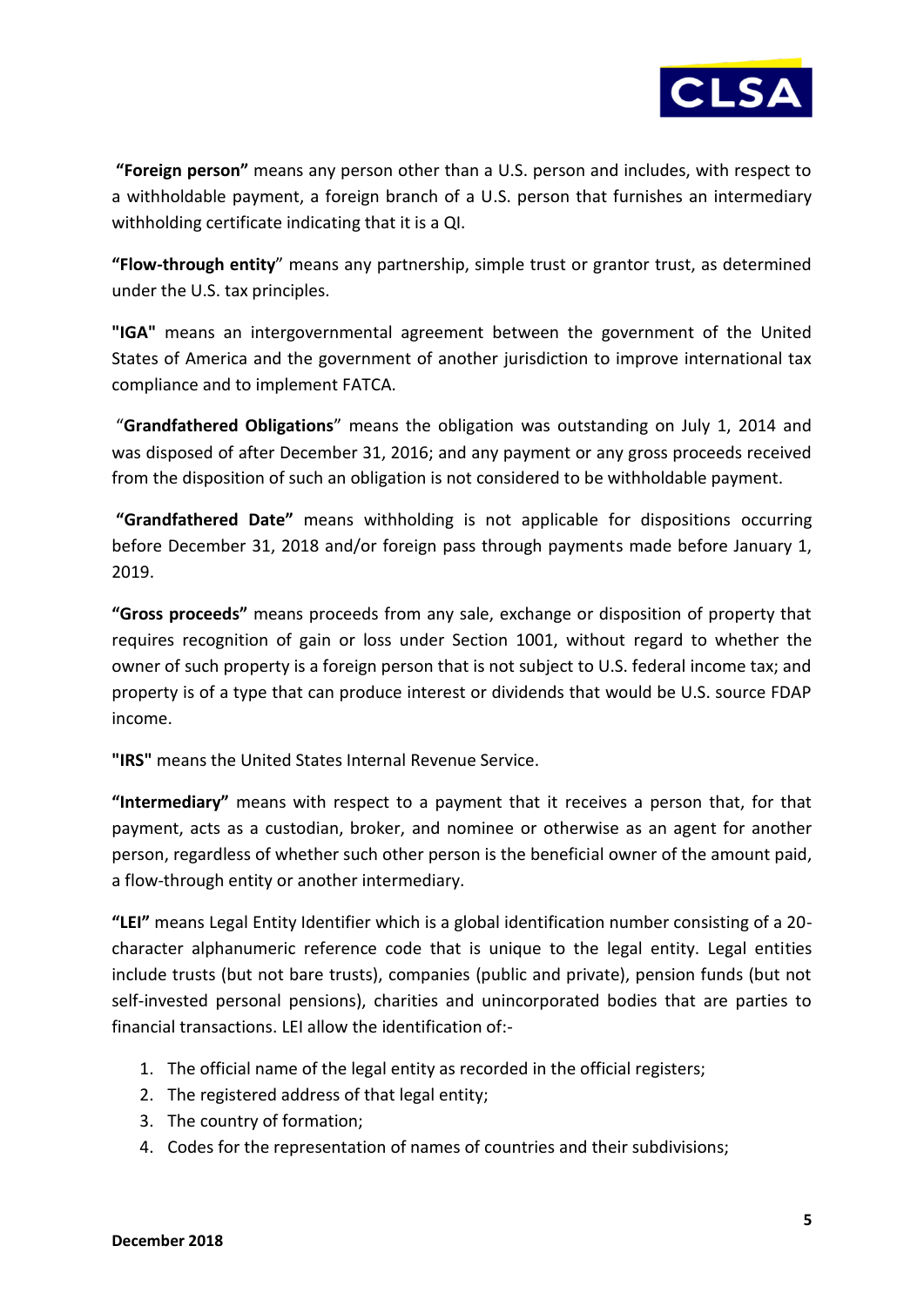

5. The date of the first LEI assignment; the date of last update of the LEI information; and the date of expiry, if applicable.

**"Model 1 IGA"** means an IGA based on the Model 1 IGA issued by the United States Treasury Department.

**"Model 2 IGA"** means an IGA based on the Model 2 IGA issued by the United States Treasury Department.

**"Model 1 IGA Jurisdiction"** means a jurisdiction that has entered into a Model 1 IGA with the United States Treasury Department.

**"Model 2 IGA Jurisdiction"** means a jurisdiction that has entered into a Model 2 IGA with the United States Treasury Department.

**"Model 1 IGA Schedule"** means the Model 1 IGA Schedule to this Annex.

**"Model 2 IGA Schedule"** means the Model 2 IGA Schedule to this Annex.

**"NPFFI"** means Nonparticipating FFI which is an FFI other than a Participating FFI, a Deemed- Compliant FFI or an Exempt Beneficial Owner.

"**NQI**" means nonqualified intermediary that is not a US person and not a Qualified Intermediary, or a qualified intermediary that is not acting in its capacity as a qualified intermediary with respect to a payment.

"**OECD**" means The Organisation for Economic Co-operation and Development. The OECD has developed the rules to be used by all governments participating in the CRS and these can be found on the OECD's Automatic Exchange of Information (AEOI) website: www.oecd.org/tax/automatic-exchange/

**"Participating FFI"** means an FFI that has agreed to comply with requirements of an FFI agreement, including an FFI described in a Model 2 IGA that has agreed to comply with the requirements of an FFI agreement. The term also includes a QI branch of a U.S. financial institution, unless such branch is a reporting Model 1 FFI.

"**Person**" means an individual, corporation, company, partnership, joint venture, trust, estate, Limited Liability Company, non-profit corporation, unincorporated organization, association, foreign government, municipality, or any other entity.

"**QDD**" means Qualified Derivatives Dealer of the Code Section 871(m) of the U.S. Internal Revenue Code of 1986, as amended and is further defined under Section 475(c) (1) of the Code. Qualified Derivatives Dealers pursuant to the new Qualified Intermediary regime addresses the issue of multiple withholding on the same stream of dividends.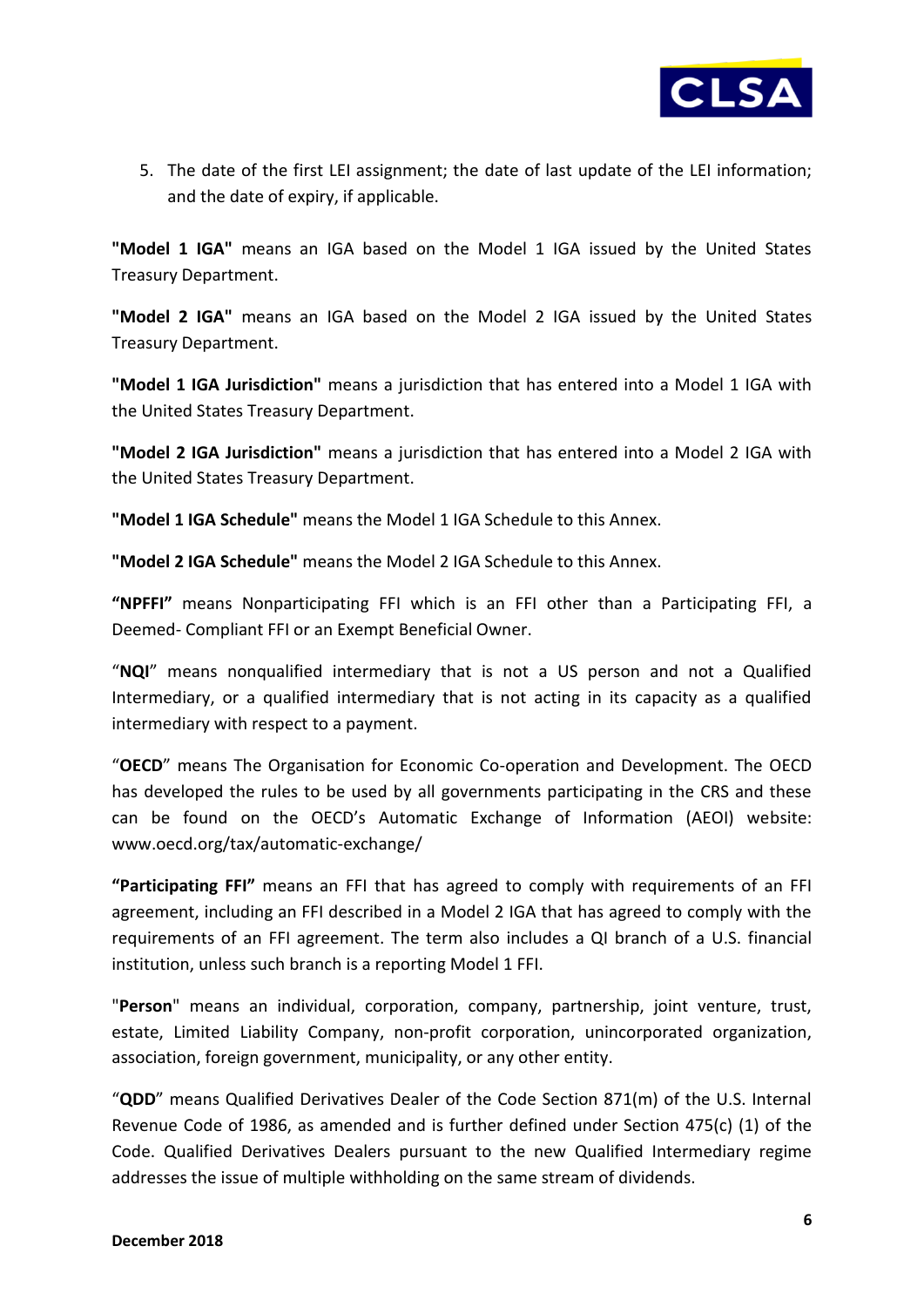

"**QI**" means Qualified Intermediary set forth in the Revenue Procedure 2017-15. Qualified Intermediary is a person that has entered into a Withholding Agreement with the IRS and holds securities other than for its own account. Such person is:-

- a. a FFI or a foreign clearing organization;
- b. a foreign branch or office of a US financial institution or a foreign branch or office of a US clearing organization;
- c. a foreign corporation for purposes of presenting claims of benefits under an income tax treaty on behalf of its shareholders; or
- d. any other person acceptable to the IRS.

"**QIA**" means Qualified Intermediary Agreement requiring the QI to implement certain documentary procedures to identify its clients that invest in US securities. Qualified Intermediary Agreement pursuant to Rev. Proc. 2017-15 and Treasury Regulation §1.1441- 1(e) (5) requires the QI to report annually certain aggregate information concerning the beneficial owner of US source payments and make any necessary tax payments to the IRS.

"**871 (m)**" of the US Internal Revenue Code means 30 per cent withholding tax (or lower treaty rate) on payments of amounts to the Issuer or holders that are directly or indirectly contingent upon, or determined by reference to, the payment of U.S.-source dividends "**Dividend Equivalent Payments**"

**"TIN"** means Tax Identification Number and is used by the Internal Revenue Service (IRS) in the administration of tax laws.

**"Underlying Principal"** means any person financially or beneficially interested in the account maintained with any CLSA Group Company or payments made to that account.

"**Withholding**" means the act of holding some of the value of a payment, for the purpose of paying tax.

"**Withholding Agent**" means any U.S person that has the control, receipt, custody over the disposal or payment of a withholdable payment or foreign pass-through payment.

"**Withholdable Payment**" means any payment of U.S. source fixed or determinable annual or periodical (FDAP) income, and for sales or other dispositions occurring after December 31, 2018, any gross proceeds from the sale or other disposition of any property of a type that can produce interest or dividends that are U.S. source FDAP income.

**1.2. "Account Information"** in respect of the Customer, any Controlling Person or Consenting Person means:-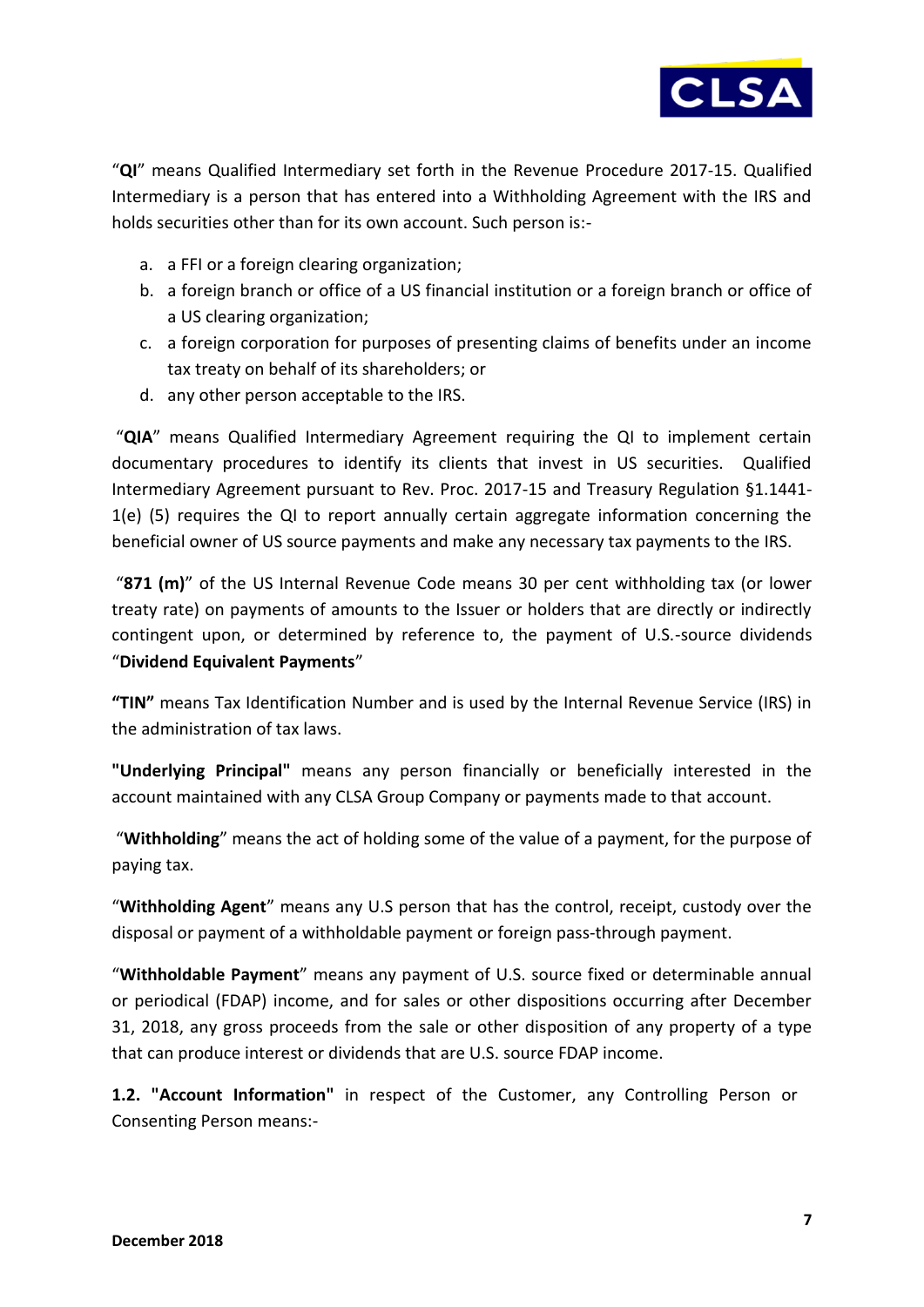

(i) where the Customer, and any Consenting Person is an individual, Personal Information include but is not limited to his/her full name, date and place of birth, residential address, mailing address, contact information (including telephone number), and any ID and passport numbers, taxpayer identification number(s), social security number, nationality(ies), citizenship(s), residency(ies) and tax residency(ies) or (if applicable) such information as any CLSA Group Member and/or its Affiliates may reasonably require regarding the Customer and any Controlling Person or Consenting Person;

(ii) where the Customer and any Consenting Person is a corporate/entity, its date and place of incorporation or formation, registered address, mailing address, residency (ies), address of place of business, tax identification number, tax status, tax residency, registered address, address of place of business or (if applicable) such information as any CLSA Group Member and/or its Affiliates may reasonably require.

**1.3. "Tax Information"** in respect of the Customer, any Controlling Person or Consenting Person, means:

(i) any documentation or information (and accompanying statements, waivers and consents as any CLSA Group Member may from time to time require or as the Customer, any Controlling Person or Consenting Person from time to time give) relating, directly or indirectly, to the tax status of the Customer, any Controlling Person or Consenting Person;

(ii) Personal Information of the Customer, any Controlling Person or Consenting Person; and

(iii) Account Information.

**1.4.** This Tax Regulations Annex is referred to herein as **"this Annex"**.

**1.5.** References in this Annex to **"we"**, **"us"** and **"our"** mean, unless the context otherwise requires, CLSA and where the context requires will also include any company in the CLSA Group or other persons connected with the CLSA Group. References in this Annex to **"you"**, **"your"** and **"their"** include any and all beneficial owners of your account.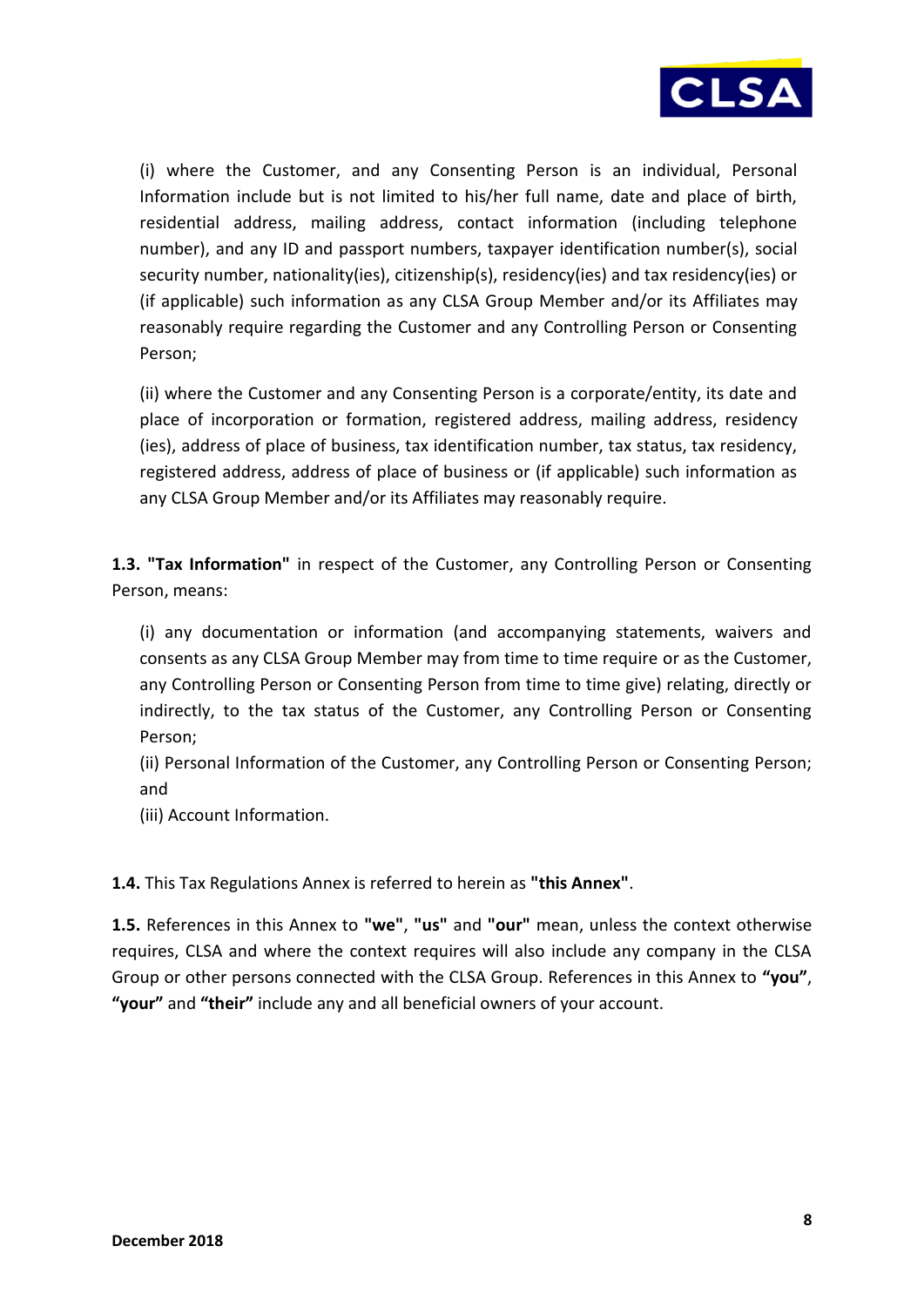

### **2. Effect on Terms of Business; Amendment**

**2.1.** This Annex shall apply to you and any Underlying Principal, Joint Holder(s), Consenting Person and/or Controlling Persons regardless of the type of account you hold or the Services provided by us to you and regardless of the jurisdiction or jurisdictions of residence, domicile, citizenships, tax residency, tax status, jurisdiction of formation or organization or place of effective management and control of yours and any Underlying Principals, joint holder(s) and Controlling Persons. This Annex shall apply equally to any person whose compliance with the Tax Regulations is sponsored by any other person as well as the other person sponsoring such person.

**2.2.** If the CLSA Group member maintaining your account or providing Services is located in a Model 1 IGA Jurisdiction, the additional terms set out in the Model 1 IGA Schedule shall be applicable to your account and Services. Nothing in the Model 1 IGA Schedule may be read to conflict with other terms of this Annex.

**2.3.** If the CLSA Group member maintaining your account or providing Services is located in a Model 2 IGA Jurisdiction, the additional terms set out in the Model 2 IGA Schedule shall be applicable to your account and Services. Nothing in the Model 2 IGA Schedule may be read to conflict with other terms of this Annex.

**2.4.** This Annex is legally binding and governs the manner in which we may provide you, any of your joint holder(s) and/or Underlying Principal with Services. The provisions of this Annex take effect upon 1 January 2019.

**2.5.** Our Terms of Business, including without limitation this Annex, apply to all relationships, accounts, sub-account(s) and funds held or maintained by us for you. They form an integral part of our agreement with you.

**2.6**. We may amend all or part of this Annex (including, for the avoidance of doubt, this Annex) from time to time, as we in our absolute discretion consider relevant and applicable to the circumstances of your transactions in order to comply with any applicable Tax Regulations , local or foreign law, ordinances, regulations, demand, guidance, guidelines, rules, codes of practice, or intergovernmental agreement and Tax Treaties between the governments or regulatory authorities of two or more jurisdictions.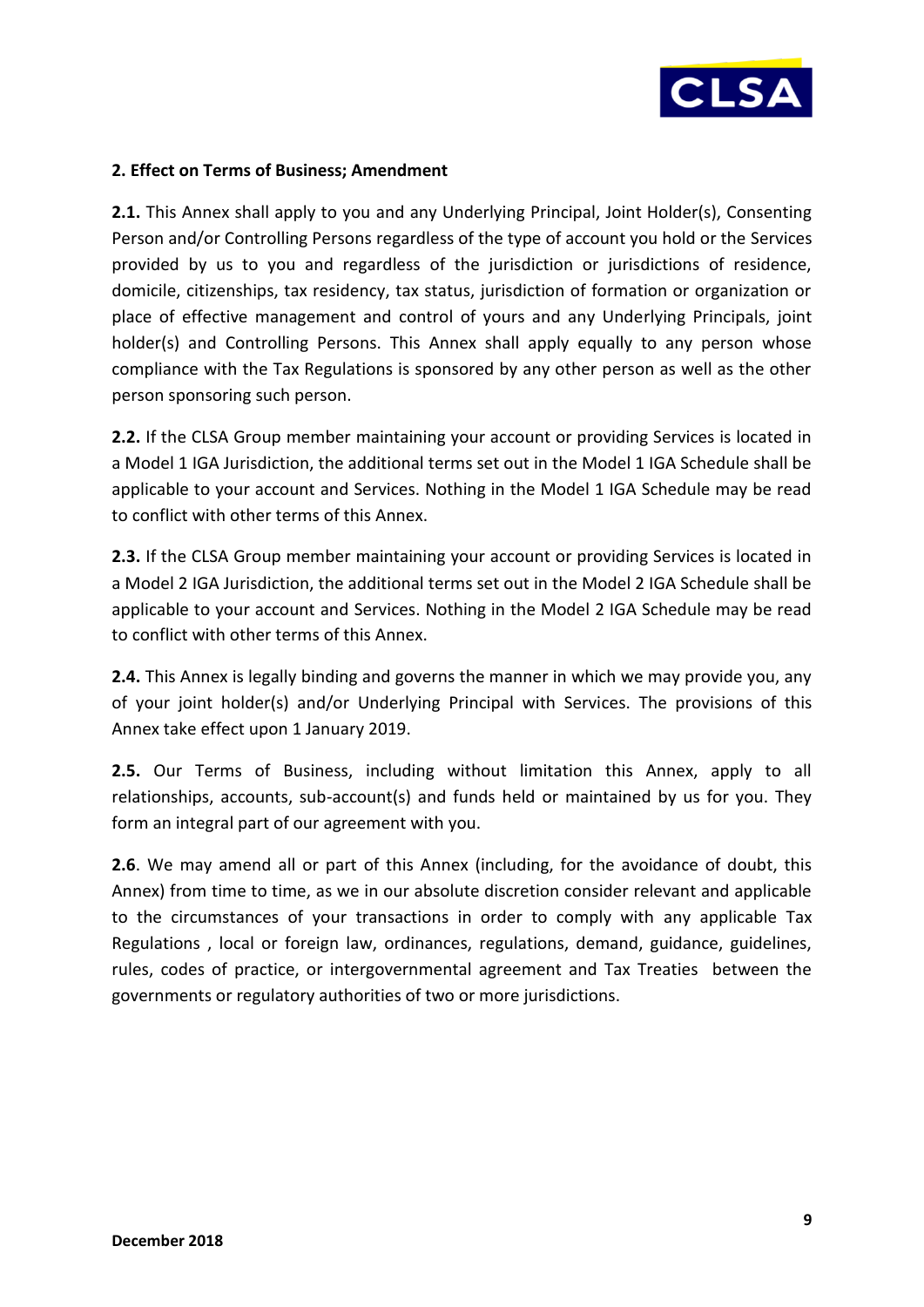

# **3. Consent to Disclosure by CLSA**

You hereby agree to and waive, and agree to procure agreement and such waiver of any and all of any of your Underlying Principals and/or Controlling Persons, any otherwise applicable restrictions on the disclosure by us of the Account Information relating to yourself and any other Controlling Person to any government or tax authority (whether within or outside the Governing Jurisdiction) and any other intermediary or withholding agent for the purposes of ensuring our compliance with any applicable Tax Regulations , local or foreign law, ordinances, regulations, demand, guidance, guidelines, rules, codes of practice, or intergovernmental agreement and Tax Treaties between the governments or regulatory authorities of two or more jurisdictions.

### **4. Agreement to Provide Information**

**4.1.** You agree: To comply with the Tax Regulations obligations, performed by CLSA, that apply to financial accounts, including but not limited to, new account due diligence, remediation, reporting and withholding, wherever applicable. The in-scope financial accounts for the Tax Regulations purposes are: (a) Custody; (b) Futures and Options (Give-in and Full Service); (c) DVP in US markets (in-scope for FATCA only); (d) Failed DVP Trade that is not settled within 7 days in Korea, Indonesia, Malaysia and Philippines markets; (e) margin trading accounts; (f) investment banking (advisory and trading/execution); (g) Pnote; (h) Broker (CLSA introduces clients to clearing brokers).

**4.2.** To provide us with valid FATCA/Withholding certificates (which may be on Form W-8- Ben, W-8BEN-E, W-8IMY or others) and Personal Information and Tax Information (CRS) selfdeclarations prior to the opening of any new accounts, which CLSA treats as those opened after 30 June 2014 for FATCA purposes and those opened after 1 January 2016 and 1 January 2017 for CRS purposes, in the early and late adopter jurisdictions respectively. CLSA uses the Form W8/W9 templates for FATCA self-declaration purposes, and CRS selfdeclarations in CLSA template (or in any template that contains the necessary information required by CRS rules).

**4.3.** References to **"withholding certificates"** in **Clause 4.2** shall include without limitation a valid and complete participating foreign financial institution withholding certificate or withholding statement or substitute documentation allocating the payment or payments with respect to an account the customer hold as an intermediary or flow-through entity to its account holders based on applicable FATCA status of such account holders, to the extent required by the Tax Regulations;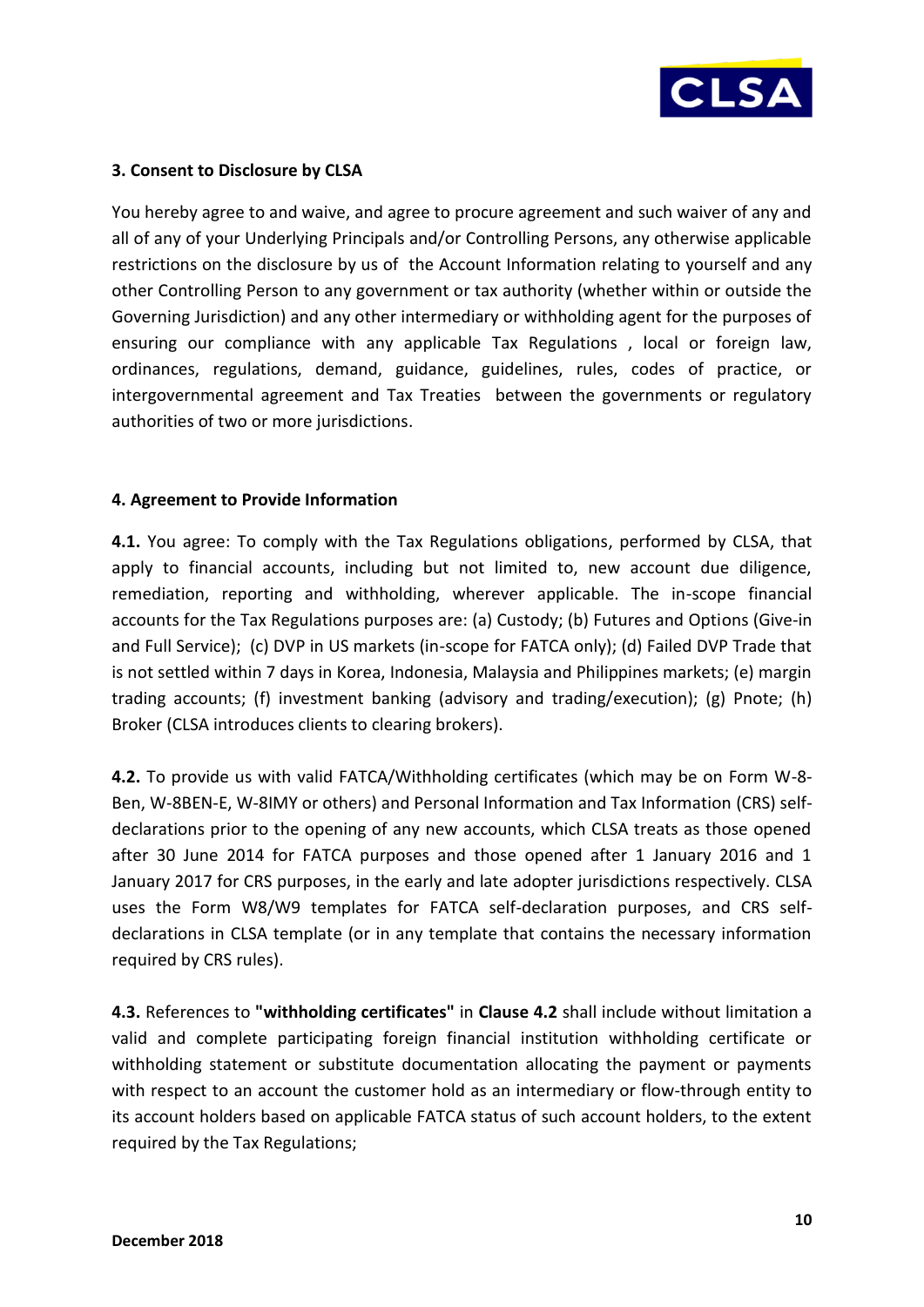

**4.4.** That when there is a change or addition to its Personal Information and Tax Information, and, where applicable, of any Controlling Person or Consenting Person, the Customer agrees to update CLSA promptly (and in any event no later than 30 days from the date of the change or addition) of the change or addition to the information stated in **Clauses 4.2** and **4.3** above;

**4.5.** That where applicable, to procure such other Controlling Person or Consenting Person to, complete and sign such documents and do such things as CLSA and/or its Affiliates may reasonably require from time to time for purposes of compliance with the Tax Regulations stated hereby in this Addendum;

**4.6.** That all controlling persons having 10% or greater control by vote or value of shareholding or Consenting Persons are required to be documented for CRS purposes if there is a new Financial Account created and following scenarios apply: (a) the client (account holder) is an investment entity based in a jurisdiction not participating in CRS (e.g., US is not participating in CRS); and/or (b) if the client (account holder) is a passive nonfinancial entity.

**4.7.** That we shall have the right to (i) require you to provide, and to procure each Underlying Principal, joint holder(s) and/or Controlling Persons to provide, such information and/or sign such documents and certifications as we may reasonably require to ensure our compliance with the Tax Regulations, and (ii) disclose the information referred to in **Clause 4.2** above to any government or tax authority and any other intermediary or withholding or reporting agent whether within or outside of the Governing Jurisdiction.

**4.8.** To provide us with such information and supporting documents as we reasonably request from time to time to ensure our compliance with the Tax Regulations , and to provide and procure each Underlying Principal, joint holder(s) and/or Controlling Persons to provide, documentary evidence, including but not limited to government identification, jurisdiction of residence, tax identification number (TIN), certificate of residence or incorporation, and entity government documentation, to establish your tax status and the tax status of any Underlying Principal, joint holder(s) and/or Controlling Persons upon our request.

**4.9.** To provide us with a reasonable written explanation in case:

(a) you are an individual account holder and your country of residence address/mailing/nationality is not listed as a country of tax residence on your CRS selfcertification; or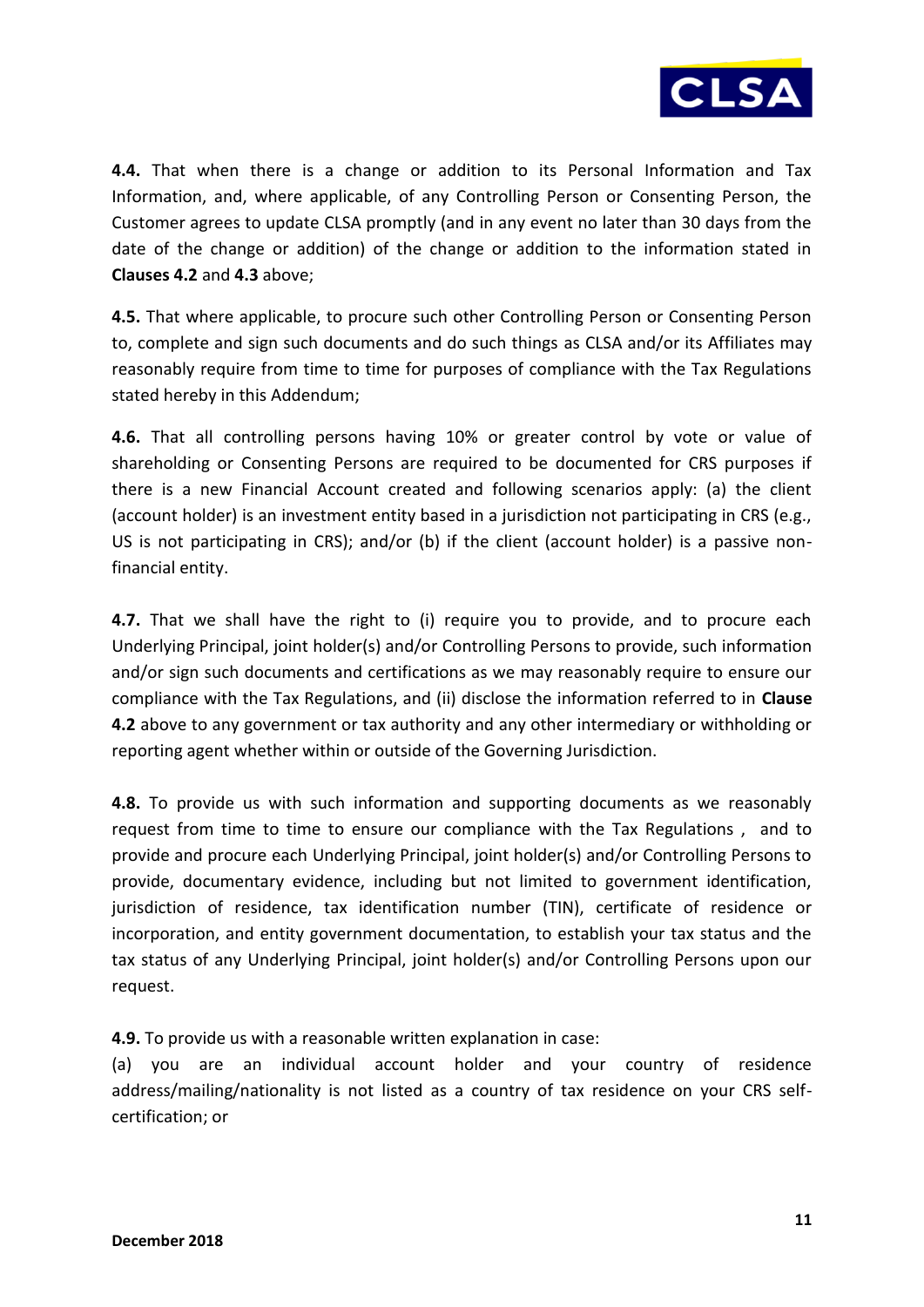

(b) any Controlling Person's or Consenting Person's country of residence address/mailing address/nationality is not listed as a country of tax residence on its CRS Controlling Person self-certification; or

(c) you are an entity account holder and the country of incorporation/registered address/ mailing address of the entity is not listed as a country of tax residence on the CRS selfcertification; and/or if there is more than one CRS Status on the CRS self-certification; and/or if the CRS Status on the CRS self-certification is inconsistent with the information collected and maintained by us pursuant to AML/KYC procedures.

**4.10.** The Customer agrees to provide CLSA and/or its Affiliates with written responses to the below 4 questions to the extent that the Customer or any Controlling or Consenting Person is claiming residence in a jurisdiction offering a potentially high-risk CBI/RBI scheme:

a. Did the Customer or any Controlling or Consenting Person obtain residence rights under a CBI/RBI scheme?

b. Does the Customer or any Controlling or Consenting Person hold residence rights in any other jurisdiction(s)?

c. Has the Customer or any Controlling or Consenting Person spent more than 90 days in any other jurisdiction(s) during the previous year?

d. In which jurisdiction(s) has the Customer or any Controlling or Consenting Person filed personal income tax returns during the previous year?

**4.11.** That CLSA may (i) collect and maintain information; (ii) report the Account that you maintain with CLSA and /or its affiliates or (iii) disclose Tax Information relating to yourself and any other Controlling Person or Consenting Person to relevant Authority in applicable jurisdiction(s) and other intermediaries or withholding agents for the purpose of ensuring compliance with the Tax Regulations stated hereby in this Annex on the part of CLSA, its Affiliates, and/or on the part of any CLSA Group Company.

**4.12.** To agree to waive, and, where reasonably required by any CLSA Group Member, agree to procure any other Controlling Person or Consenting Person to waive, any applicable restrictions which would hinder the CLSA Group Member and/or its Affiliates' ability to disclose Tax Information in the manner described in **Clause 4.11** above;

**4.13.** You agree that CLSA and/or its Affiliates may require any other Controlling Person or Consenting Person to agree to the reporting or disclosure described in **Clause 4.11** above and/or waive any otherwise applicable restrictions on such disclosure, if CLSA and/or its Affiliates reasonably consider it to be appropriate.

**4.14.** To inform each Underlying Principal, joint holder(s) and/or Controlling Persons of CLSA's powers under this Annex.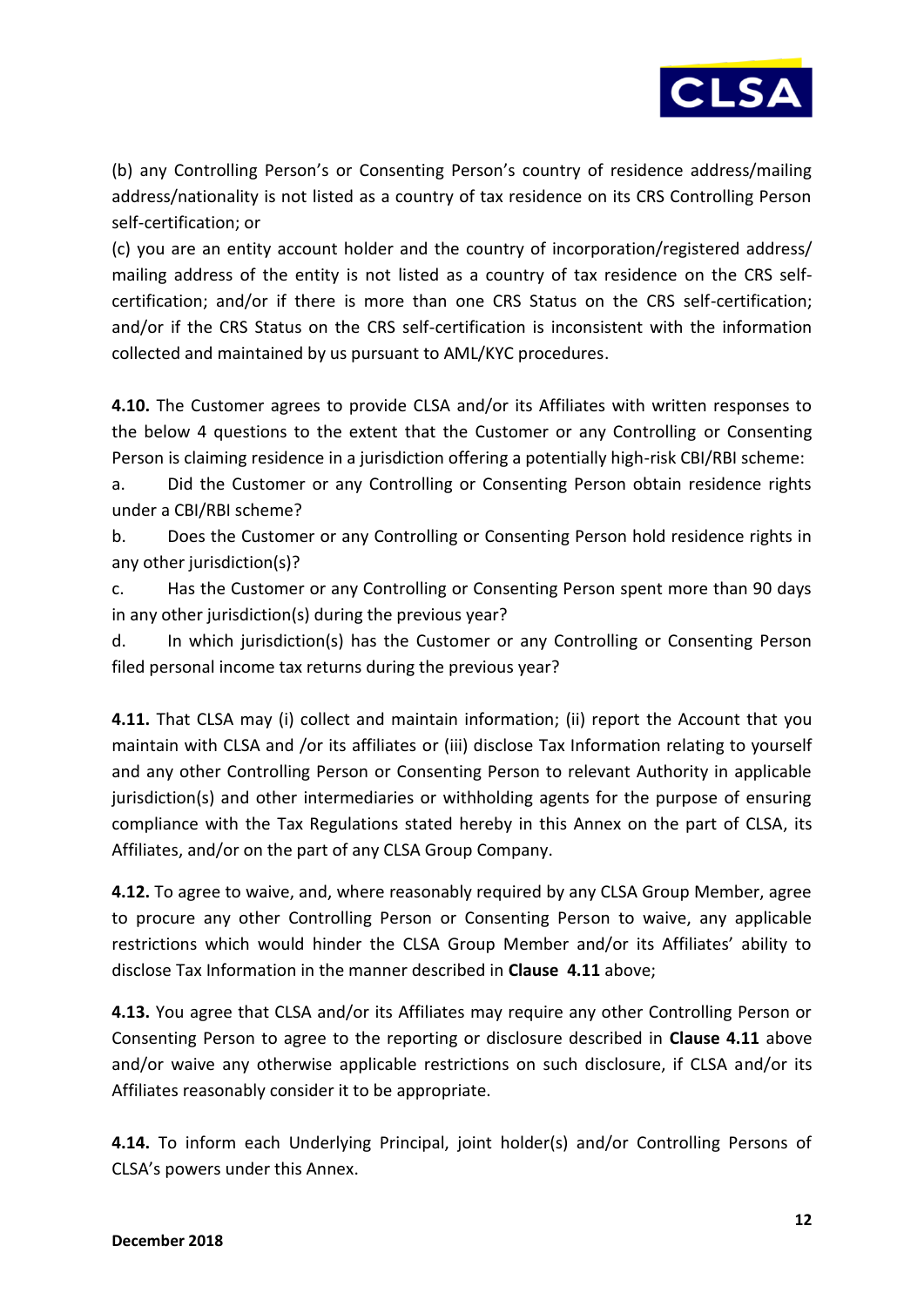

**4.15.** To provide us with your LEI in the case of an entity accountholder, to periodically verify the continued accuracy of your LEI reference data (Legal Entity Name, Business Registry ID, Entity Status, Registration Status, etc.) and to inform us whenever there is a change in your LEI reference data. Applicable clients without LEI will not be able to trade in financial instruments with us. CLSA Group has successfully registered for and obtained an LEI for each of its legal entity and agrees to share these LEIs with clients, upon request.

**4.16.** That in case: (i) you declare yourself to be a NPFFI or do not provide us with any FATCA declarations and are treated as an NPFFI or (ii) you are a non-financial foreign entity (NFFE) that fails to provide information regarding your substantial US Owners:

(a) Your financial account with CLSA will be considered as a FATCA (Chapter 4) reportable account.

(b) CLSA will ensure that no withholdable payment is made to you, or if otherwise, ensure FATCA withholding tax of 30% is applied (except for grandfathered obligations) and deposited with the IRS. Such withholding shall be imposed by Citibank, which acts as our US Withholding Agent (USWA).

**4.17.** That in case you are acting as a Counterparty/Vendor rendering services to CLSA:

(a) We shall perform FATCA due diligence on you if any US Source Withholdable Payment is made to you to ensure that you are not an NPFFI before making payment to you.

(b) We shall suspend the relationship with you in case you are identified as an NPFFI since CLSA has taken a business decision not to onboard any NPFFI vendor so as to avoid the obligation to perform FATCA withholding.

**4.18.** That Chapter 3 withholding shall be applicable for offshore US sourced payments including but not limited to interest and dividend payments where CLSA in its capacity is acting as a QI or an NQI; and that where appropriate documentation or Tax Information has not been obtained in line with the QI and NQI requirements, Chapter 4 withholding shall also be applicable, for CLSA to ensure that appropriate tax has been withheld on gross proceeds and foreign pass-through payments.

**4.19.** That 30% US withholding tax (or lower tax treaty rate) will be applied on US dividend equivalent payments made to you, any of your joint holder(s) and/or any Underlying Principles for derivative positions held on US equities under Section 871(m) of the Internal Revenue Code, if you fail to meet the requirements enumerated in **Clause 4.1** till **Clause 4.9**; and that CLSA reserves the right to do upfront withholding for chargeback payments.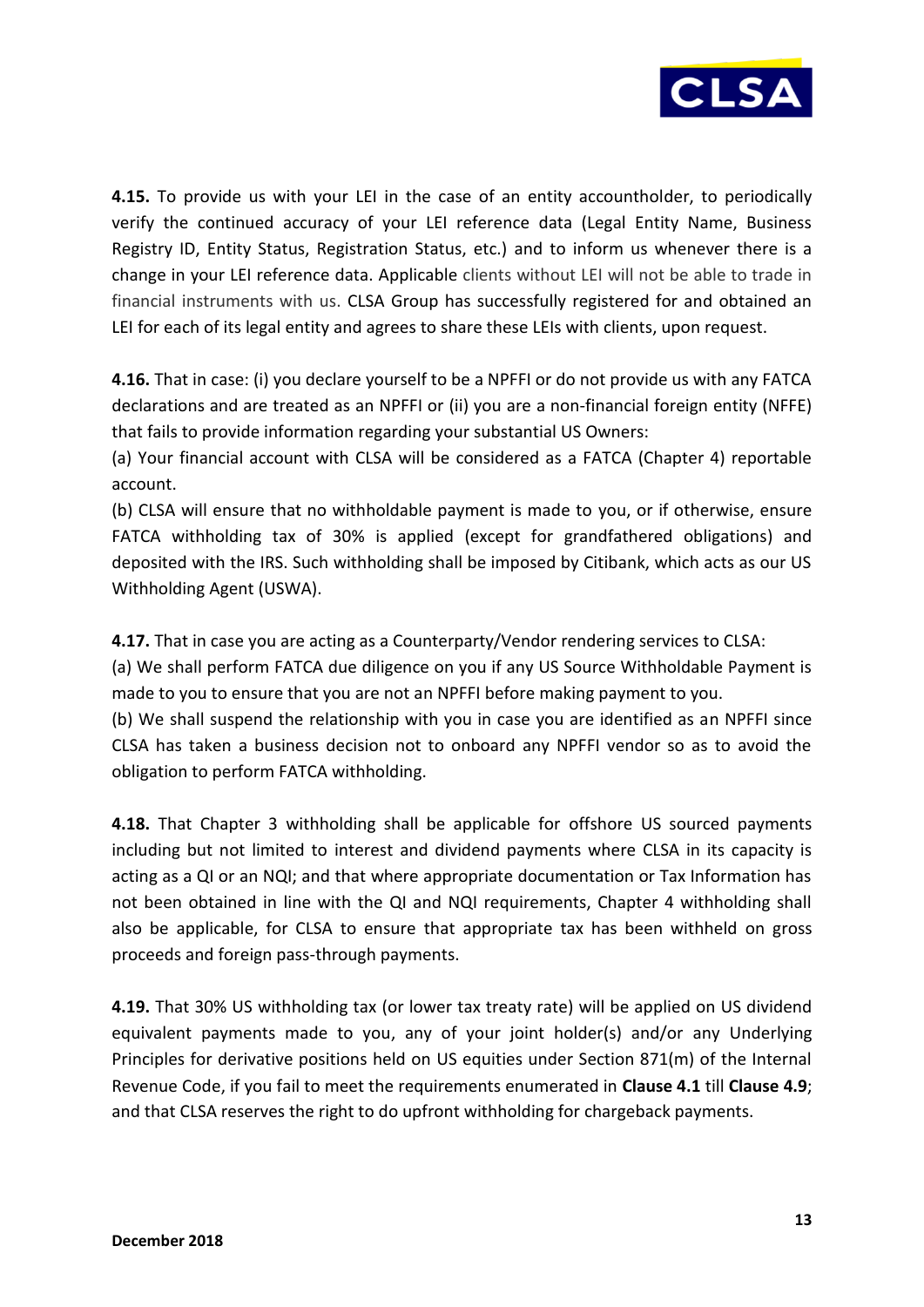

**4.20.** That we reserve the right to reduce or eliminate cascading withholding on a single dividend payment made to you, any of your joint holder(s) and/or any Underlying Principles pursuant to the QDD regime, only if sufficient reliable documentary evidence has been provided to us that a withholding tax has previously been paid in the chain of payments.

**4.21.** Your obligation under Clause 4, including without limitation the obligation to provide information and documentation to CLSA upon request and to notify CLSA promptly of any change in circumstances relating to your account, constitutes a continuing obligation under our Terms of Business.

# **5. Failure to Provide Information**

**5.1.** If (i) you fail to do any of the items in **Clauses 4.1** through **4.21** under "Agreement to Provide Information" above; or (ii) any information provided by you, any of your joint holder(s) and/or Controlling Persons under such provisions is inaccurate incomplete, not promptly updated or inconsistent with the information in our records; or (iii) if we are prevented from disclosing your Account Information or the information provided by you, any of your joint holder(s) and/or Controlling Persons for whatever reason, or CLSA and/or its affiliates determine that your FATCA classification or status is such that CLSA and/or its Affiliates cannot make or receive payments free of withholding or deduction under FATCA, you hereby agree and confirm your understanding that we may take one or more of the following actions:

a. deduct or withhold from the amounts payable (gross and foreign pass through payments) to you under the Terms of Business and other annexes governing your Services or account under FATCA (as applicable) starting from January 2019;

b. terminate your account and discontinue entirely or in part our relationship with you;

c. discontinue providing you with any or all Services, including refusing to open new accounts or offer additional products;

d. report or provide (whether before or after termination of your account and discontinuing Services) any or all of the Account Information relating to you and/or any of the Controlling Person to such government or taxation authority or authorities or any other intermediary or withholding agent (whether within or outside the Governing Jurisdiction);

as we may require in our sole and absolute discretion to ensure our compliance with the Tax Regulations.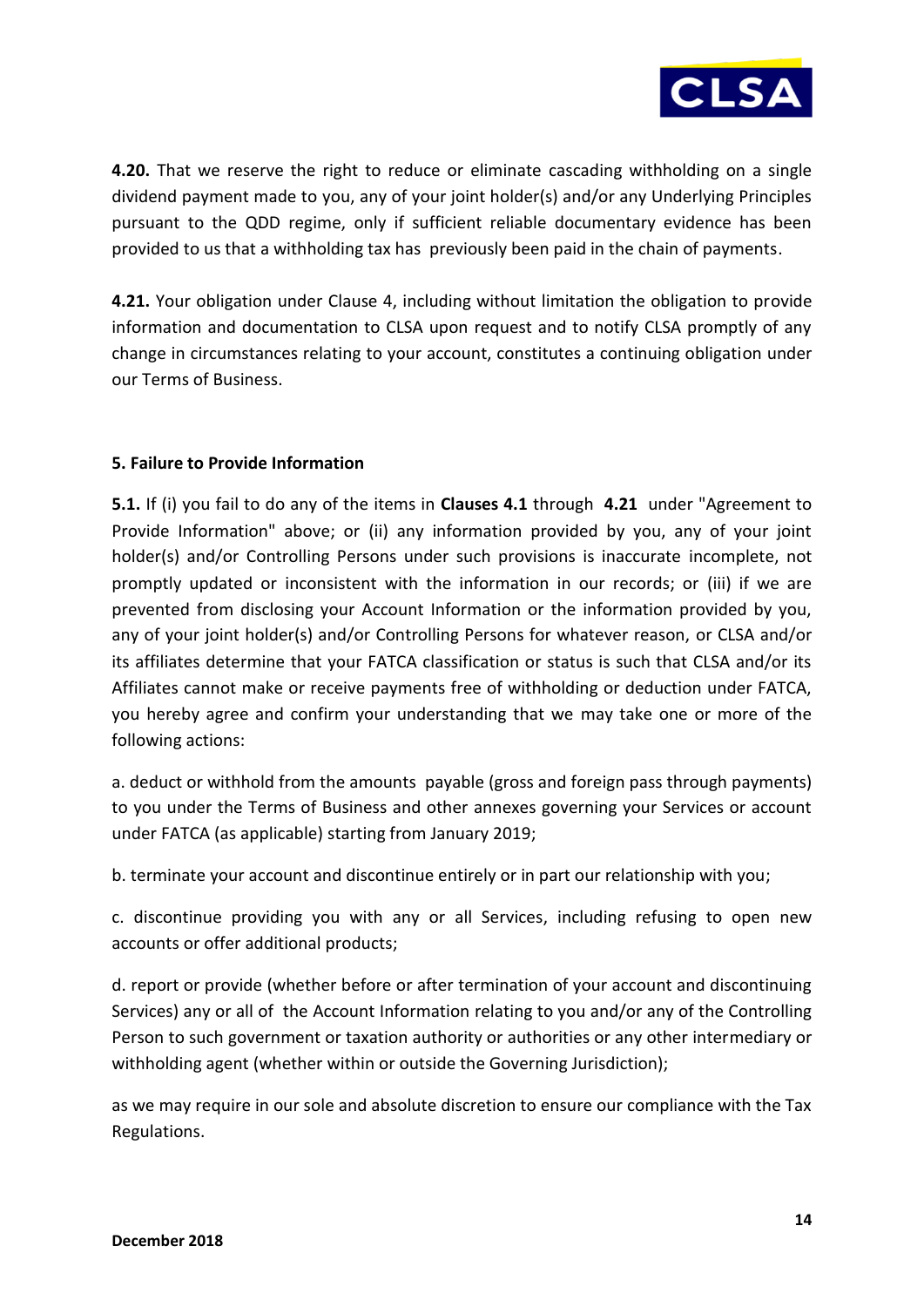

# **5.2.** You agree that CLSA may:

i) take any of the actions specified in **Clause 5.1 a.** through **d.** if CLSA determines that your FATCA classification or status is such that you cannot receive payments free of withholding or deduction under FATCA after the Grandfathered Date; and

ii) take any of the actions specified in **Clause 5.1 b.** through **d.** if CLSA determines that it is necessary to do so in order to ensure our compliance with the Tax Regulations.

**5.3.** You agree that if you withdraw your agreement to our disclosing your Account Information to any government or tax authorities under "Consent to Disclosure by CLSA", for the purpose of ensuring our compliance with the Tax Regulations, we may deduct or withhold such amount from any payment payable under the account or Services, and/or terminate your account and discontinue providing you with any or all Services, as we may require in our sole and absolute discretion to ensure our compliance with the Tax Regulations.

**5.4** You agree that we may disclose your Account Information, and the information provided by your joint holder(s) and/or the Controlling Persons to any government or tax authorities under "Consent to Disclosure by CLSA" anytime, in whatever jurisdictions, for the purpose of ensuring our compliance with the Tax Regulations.

### **6 Warranties and Undertakings**

**6.1.** You confirm and agree that, without prejudice to any other provisions of the Terms and Conditions: -

- a) You have read this Annex, have received adequate explanation from us (or the client's broker, lawyer, or tax advisor, as applicable), and understand the implications of this Annex by which you irrevocably agree to be bound;
- b) Any agreement, waiver, confirmations given in, or to be given pursuant to, this Annex are irrevocable;
- c) No CLSA Group Company shall be liable for any costs or loss that the client (or any other Controlling Person or Consenting Persons) may incur because of a CLSA Group Company taking any actions permitted by or exercising any powers under this Annex;
- d) The amount (if any) payable by CLSA where CLSA/and or its affiliates exercises its right to terminate the Account under this Annex may differ from the amount payable where you surrender or terminate the Account pursuant to other provisions of the Terms and Conditions;
- e) You must obtain or, as the case may be, have obtained the requisite consent from each Controlling Person and/or Consenting Person for the provision of his/her Tax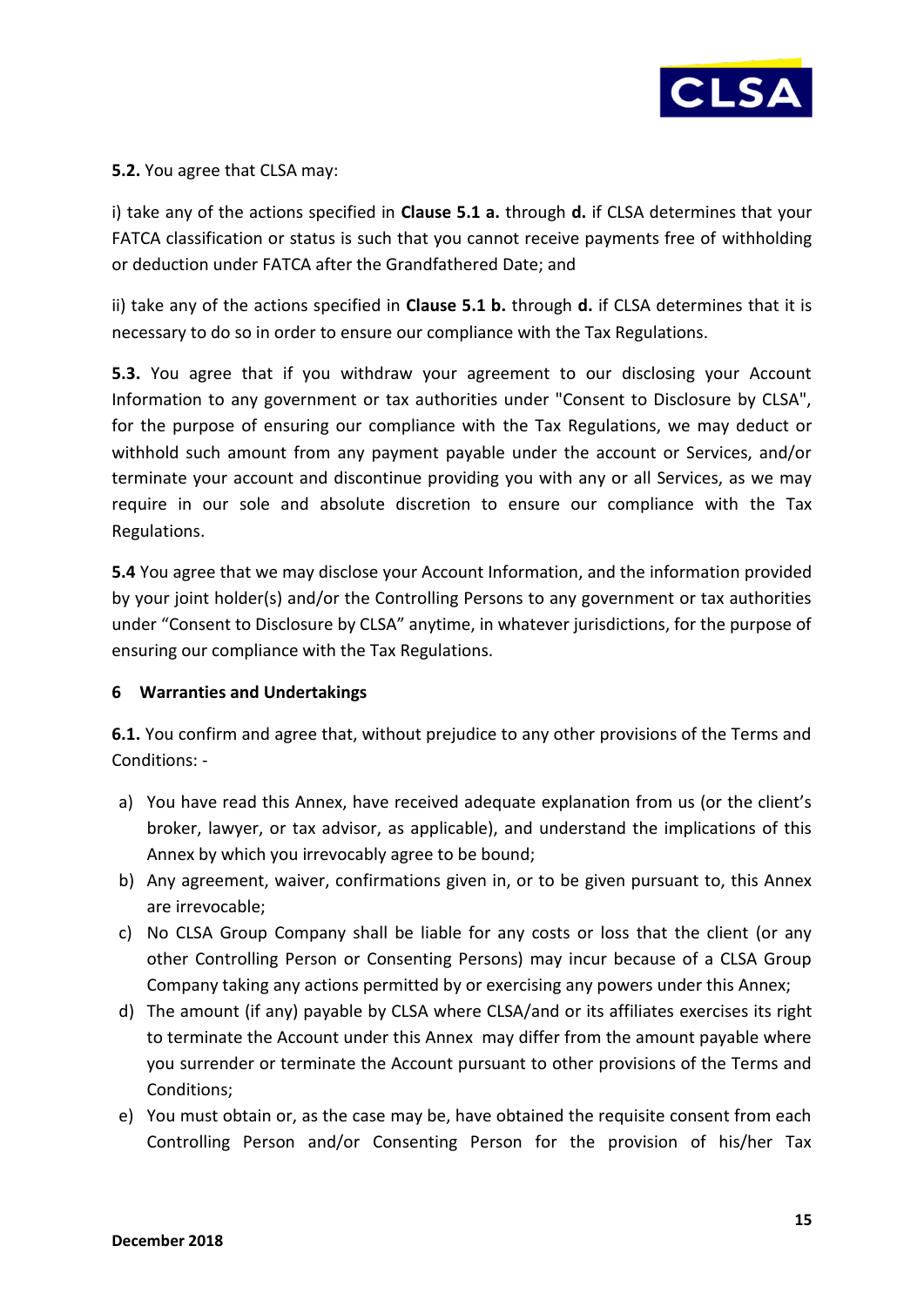

Information to CLSA and/or its Affiliates and the disclosure of any of such Tax Information by CLSA and/or any CLSA Group Company under this Annex;

- f) You must inform each Controlling Person and/or Consenting Person of CLSA's and/or it's Affiliates' powers under this Annex;
- g) You agree and warrant that you will provide accurate and complete Account Information and Tax Information including any declaration of tax residency (ies) to CLSA and/or its affiliates under this Annex;
- h) You agree that your obligation under this Annex, including without limitation the obligation to provide information and documentation to CLSA and to notify CLSA within 30 days of any change in the Account Information and Tax information relating to your account, constitutes a continuing obligation under the Terms and Conditions; and
- i) CLSA and/or its Affiliates may report the Tax Information or disclose any and all information related to your Account to any government, or tax authority or other intermediaries or withholding agents and whether before or after the exercise of a termination right under the Account held with CLSA.

**6.2.** Unless otherwise defined herein, all capitalized terms shall have the same meaning as set forth in the Terms and Conditions.

**6.3.** This Annex, as amended and/or supplemented from time to time, shall become an integral part of all contracts, agreement and other binding arrangements which you enter into with CLSA. CLSA shall notify you of any material changes although it shall be your responsibility to ensure that you are referring to the current version of the Annex, which will be made available on our corporate website at:<https://www.clsa.com/terms-of-business/>

**6.4.** In the event of any inconsistency between the provisions of this Annex and the Agreement, the provisions of this Annex will prevail.

# **7. Liability and Indemnity**

**7.1.** You agree that we shall not be liable for any costs, loss, withholding, or deductions that you, any Underlying Principal, joint holder(s) and/or Controlling Persons may incur because of our taking any of the actions described in the above paragraphs.

**7.2.** You agree that we shall not be liable for any costs, loss, withholding, or deductions that you, any joint holder(s), Underlying Principals and/or Controlling Persons may incur because of a failure or inability to comply with the Tax Regulations on our part or on the part of any intermediary or withholding agent by or through which transactions with respect to your account are made.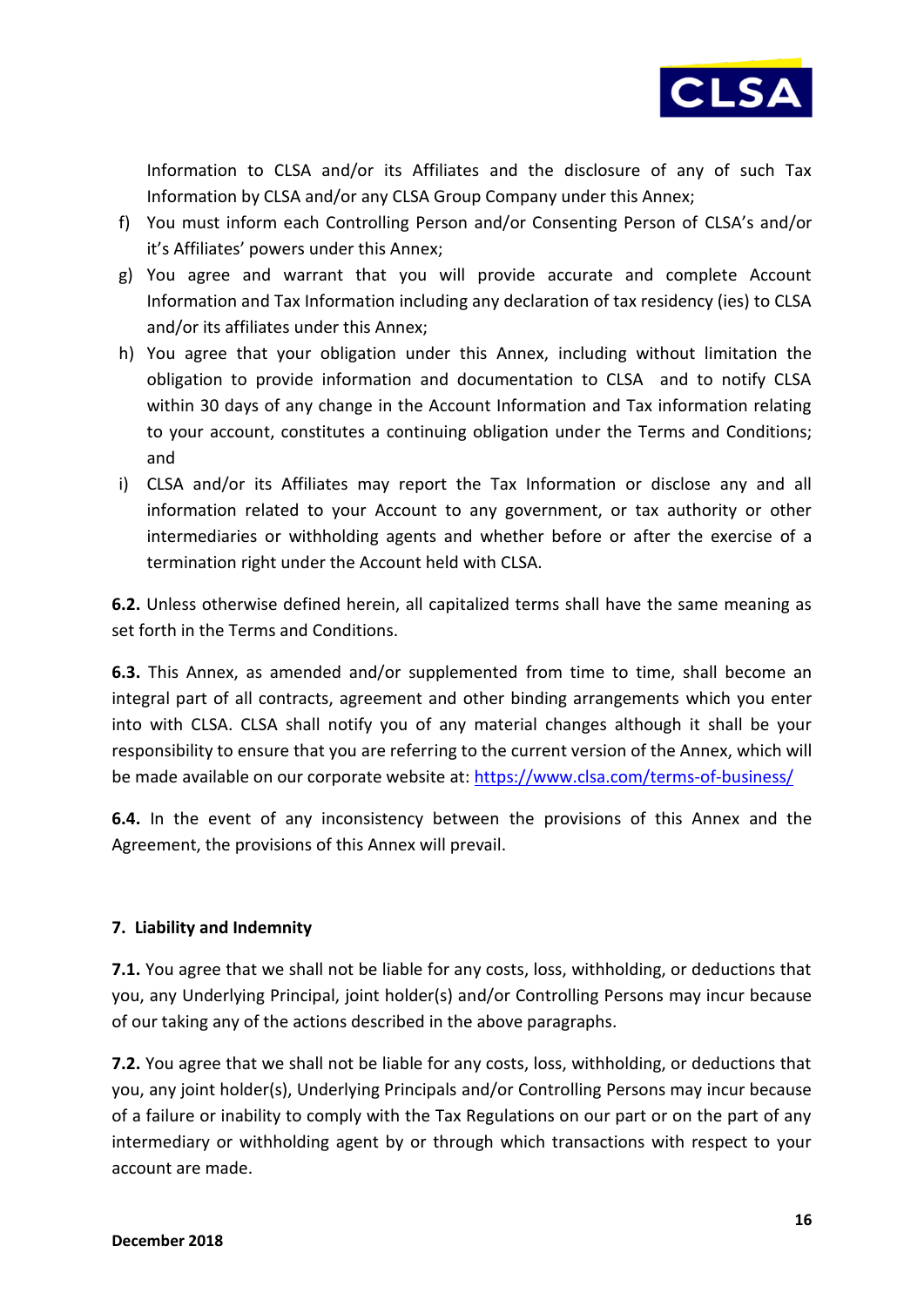

**7.3.** You agree that we shall not be liable to you or to any of the Underlying Principals, joint holder(s), Controlling Persons, your account holders, customers or clients for or on whose behalf you hold an account or investments in an account maintained by us in connection with our compliance with the Tax Regulations.

**7.4.** Neither we, nor any member of the CLSA Group, our directors, officers, employees or agents or those of each member of the CLSA Group (collectively, the "**Relevant CLSA Persons**") will be liable for any direct or indirect losses, damages, costs or expenses incurred or suffered by you, any Underlying Principal, joint holder(s) and/or Controlling Persons under this Annex whatsoever (including any transaction or where we have declined to enter into a proposed transaction or by reason of any delay or change in market conditions before a transaction is effected).

**7.5.** You shall fully indemnify and hold us harmless in respect of any liabilities, losses, damages, claims, costs and/or expenses (other than loss of profit, loss of revenue or loss of business) which may be suffered or reasonably incurred by any of the Relevant CLSA Persons directly or indirectly arising out of or in connection with: (a) any material misrepresentation, or incomplete or inaccurate or false information regarding the information referred to in Clause 4 above; (b) any withdrawal of consent, agreement or waiver referred to in this Annex on your part or on the part of any Underlying Principals, joint holder(s) and/or Controlling Persons; or (c) any breach of any terms of this Annex on your part or on the part of any Underlying Principals, joint holder(s) and/or Controlling Persons.

**7.6.** You shall fully indemnify and hold us harmless in respect of any liabilities, losses, damages, claims, costs and/or expenses (other than loss of profit, loss of revenue or loss of business) which may be suffered or reasonably incurred by any of the Relevant CLSA Persons directly or indirectly arising out of or in connection with any claims, proceedings or actions against any of the Relevant CLSA Persons by any of your joint holder(s), Controlling Persons, Underlying Principals, your account holders, customers and/or clients for or on whose behalf you hold an account or investments in an account maintained by us in relation to any account(s) you maintained with us or any Services we provide.

**7.7.** Where you are opening and/or maintaining account(s) with us and/or obtaining Services from us as nominee for any Underlying Principal, your consents, agreements and waivers in this Annex shall be deemed to be given by you in your own capacity and on behalf of each such Underlying Principal.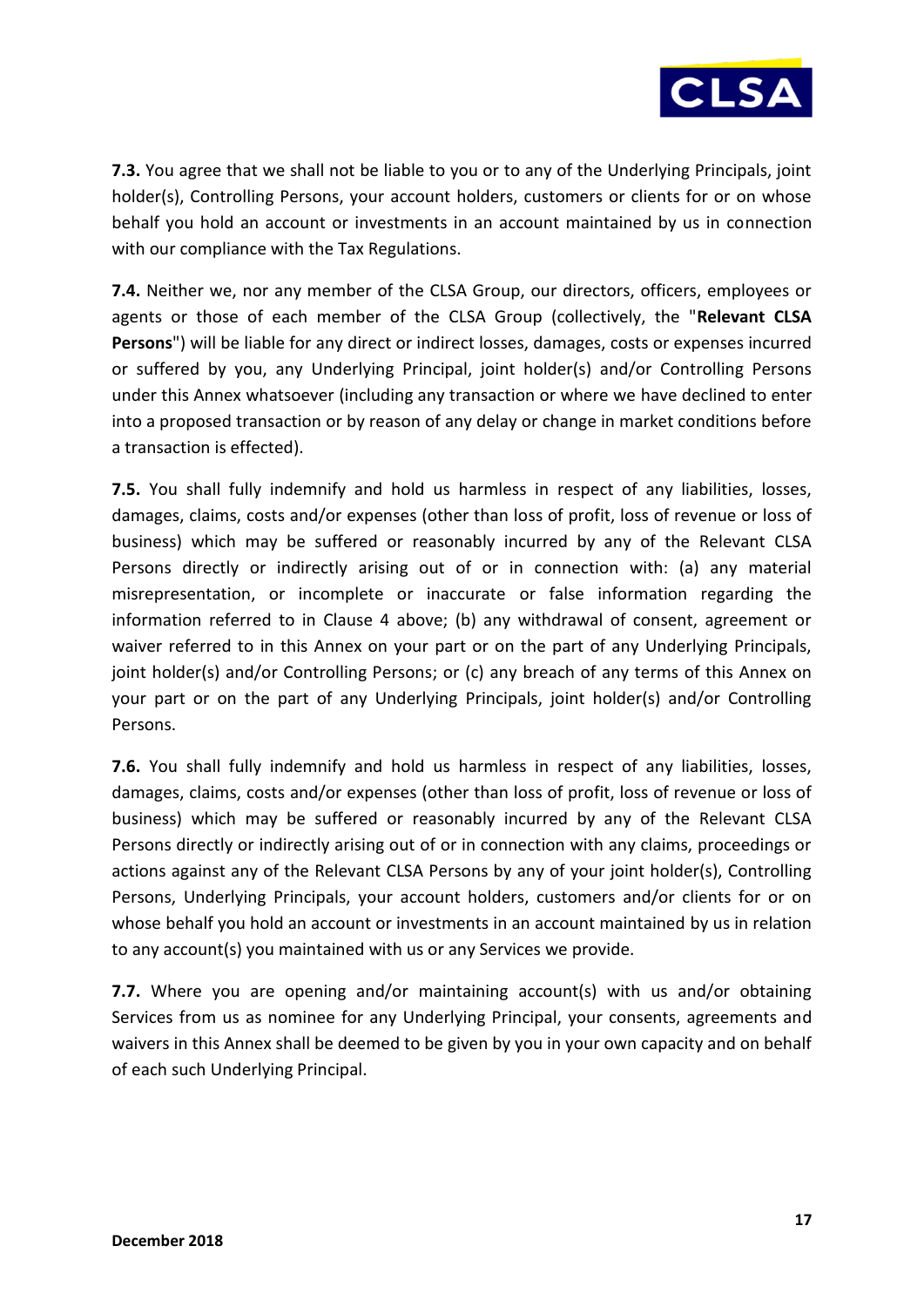

# **Model 1 IGA Schedule to FATCA Annex**

### **1. Application**

**1.1.** The terms in this Schedule set out special provisions applicable to accounts maintained or Services provided by a CLSA Group entity that is located in a Model 1 IGA Jurisdiction.

**1.2.** The terms in this Schedule apply without prejudice to the general provisions in this Annex.

# **2. Reporting by CLSA to Local Tax Authorities**

**2.1.** For accounts identified as "Reportable Accounts" under Applicable Laws and Regulations, CLSA will be required to at least annually report the Customers' Account Information to the competent tax authority of the relevant Model 1 IGA Jurisdiction.

**2.2.** Pursuant to the applicable Model 1 IGA entered into between the US Treasury Department and the competent authority of the relevant Model 1 IGA jurisdiction in which the CLSA entity is maintaining the account or providing Services is located, such competent authority have agreed to annually produce such information to the IRS on an automatic basis.